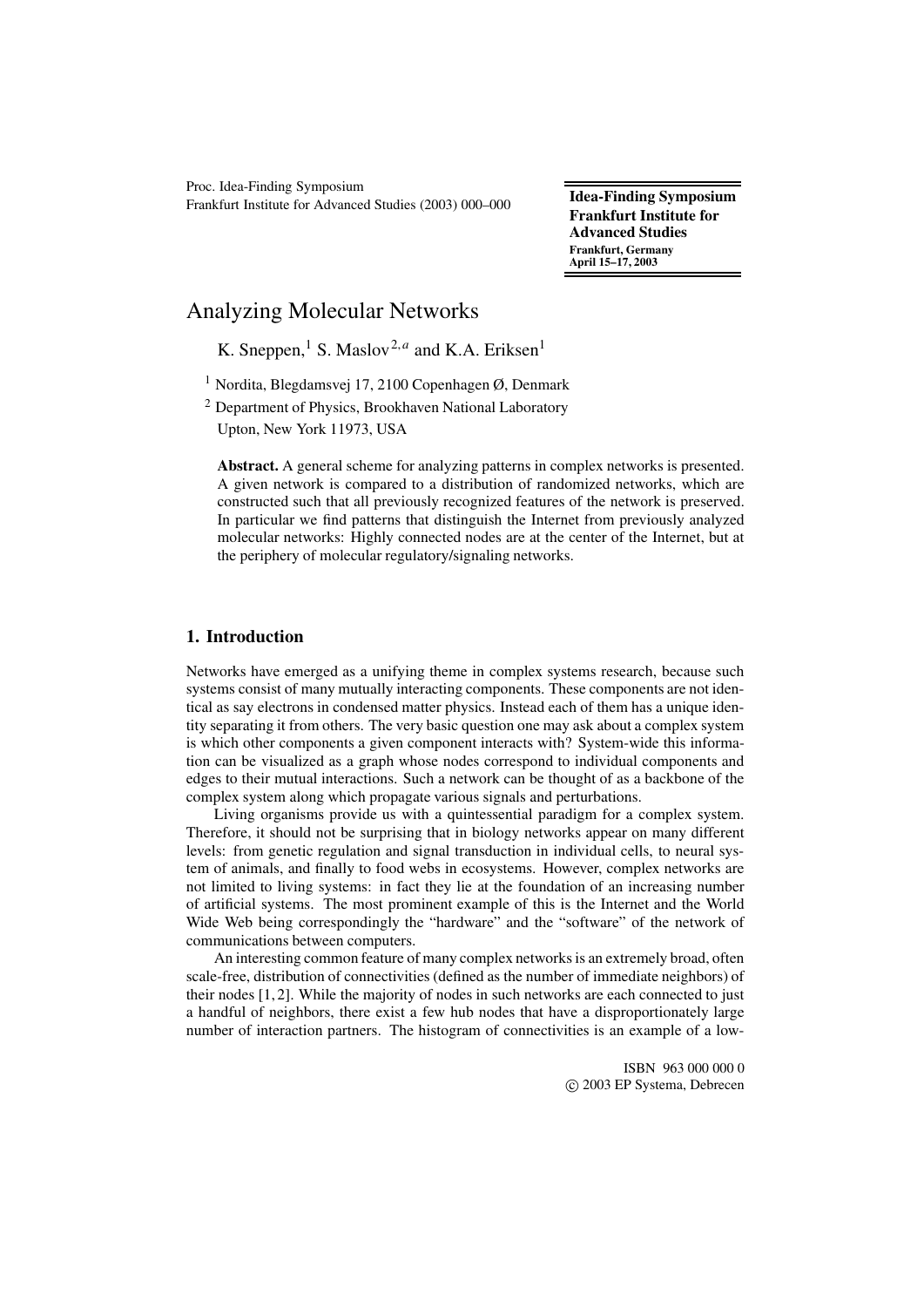level topological property of a network. While it answers the question about how many neighbors a given node has, it gives no information about the identity of those neighbors. It is clear that most of non-trivial properties of networks lie in the exact way their nodes are connected to each other. However, such connectivity patterns are rather difficult to quantify and measure. By just looking at many large complex networks one gets the impression that they are wired in a rather haphazard way. One may wonder which topological properties of a given network are indeed random, and which arose due to evolution and/or fundamental design principles and limitations? Such non-random features can then be used to identify the network and better understand the underlying complex system.

### **2. A Null Model for Network Analysis**

In this section we propose a universal recipe for how such information can be extracted. To this end we first construct a proper null randomized model of a given network. An example of such a network is shown in Fig. 1, which indeed have a broad degree distribution as seen in Fig. 2. As was pointed out in [3], broad distributions of connectivities in most real complex networks indicate that the connectivity is an important individual characteristic of a node and as such it should be preserved in any meaningful randomization process. In addition to connectivities one may choose to preserve some other low-level topological properties of the network. Any higher level topological property, such as e.g. the pattern of



**Fig. 1.** Protein interaction network in the nucleus of a (Saccromyces cerevisia) yeast cell (from Maslov et al. (2002)). Each node is a protein, each link a binding interaction detected in two hybrid experiment of Ito et al.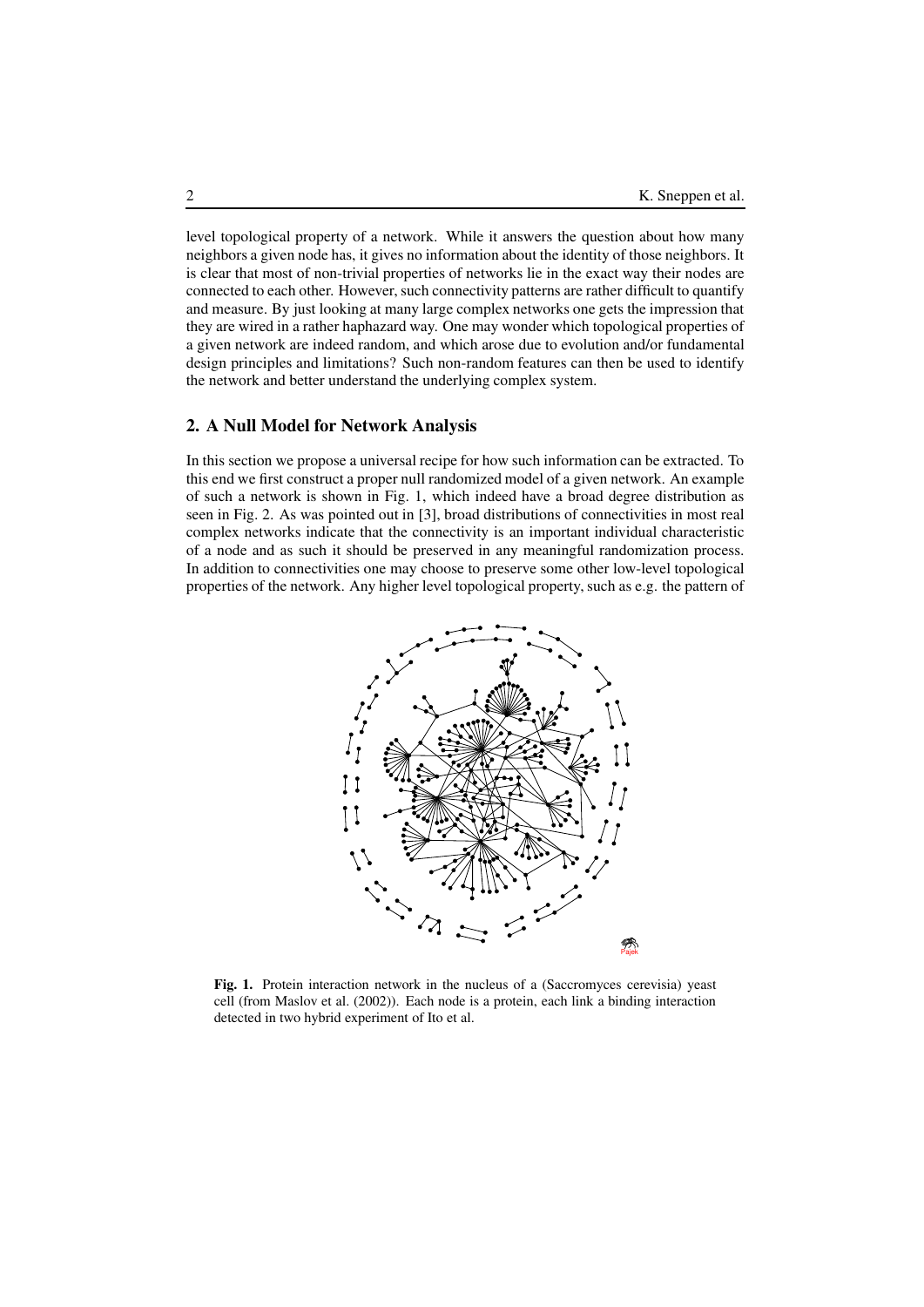correlations between connectivities of neighboring nodes, the number of loops of a certain type, the number and sizes of components, the diameter of the network, spectral properties of its adjacency matrix, can then be measured in the real complex network and separately in an ensemble of its randomized counterparts. Dealing with the whole ensemble allows one to put error bars on any quantity measured in the randomized network. One then concentrates only on those topological properties of the complex network that significantly deviate from the null model, and, therefore, are likely to reflect its basic design principles and/or evolutionary history.



**Fig. 2.** Overall distribution of connectivities in the two hybrid measurement of Ito et al. (2001). We show the cumulative distributions  $P(> K)$ , as these allows for better judgment of potential power law fit, as shown with line. Notice that if  $P(> K) \propto 1/K^{1.5}$ , then  $N(K) = dP/dK \propto 1/K^{2.5}$ .

The *local rewiring algorithm* that randomizes a network yet strictly conserves connectivities of its nodes [4, 5] consists of repeated application of the elementary rewiring step shown and explained in detail in Fig. 3. It is easy to see that the number of neighbors of every node in the network remains unchanged after an elementary step of this randomization procedure. The directed network version of this algorithm separately conserves the number of upstream and downstream neighbors (in- and out-degrees) of every node.

Once an ensemble of randomized versions of a given complex network is generated, the abundance of any topological pattern is compared between the real network and characteristic members of this ensemble. This comparison can be quantified using two natural parameters: 1) the ratio

$$
R(j) = \frac{N(j)}{\langle N_r(j) \rangle},\tag{1}
$$

where  $N(j)$  is the number of times the pattern *j* is observed in the real network, and  $\overline{N_r(j)}$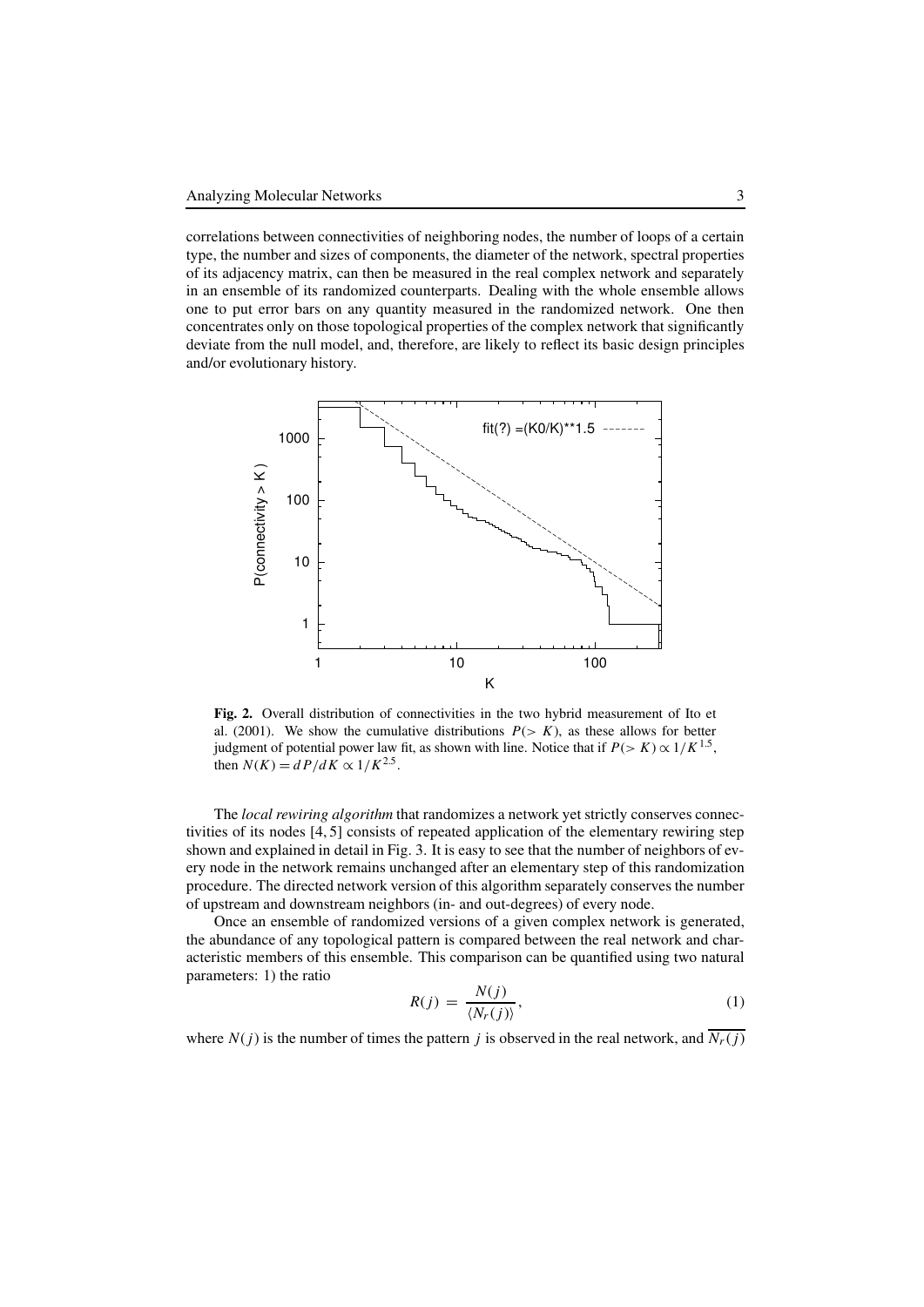

**Fig. 3.** One elementary step of the local rewiring algorithm. A pair of edges A–B and C– D is randomly selected. They are then rewired in such a way that A becomes connected to D, and C to B, provided that none of these edges already exist in the network, in which case the rewiring step is aborted, and a new pair of edges is selected. The last restriction prevents the appearance of multiple edges connecting the same pair of nodes.

is the average number of its occurrences in the ensemble of its random counterparts; 2) the *Z*-score of the deviation defined as  $Z(j) = [N(j) - \overline{N_r(j)}]/\Delta N_r(j)$ , where  $\Delta N_r(j)$ is the standard deviation of  $N_r(j)$  in the randomized ensemble. This general idea was recently applied to protein networks in yeast [4] and *E. coli* [7], and subsequently applied



**Fig. 4.** Correlation profile for the hardwired Internet and for regulatory molecular networks in yeast. A + means that one see more of the corresponding connections in the real network than its randomized counterpart, a – implies a relative suppression of the connections. Notice that in protein networks, highly connected nodes tend to avoid connecting to each other. Also notice that medium connected proteins, that is proteins with 3–8 connections, preferentially associate directly to each other. These intermediately connected proteins may form the "computational core" of the protein networks.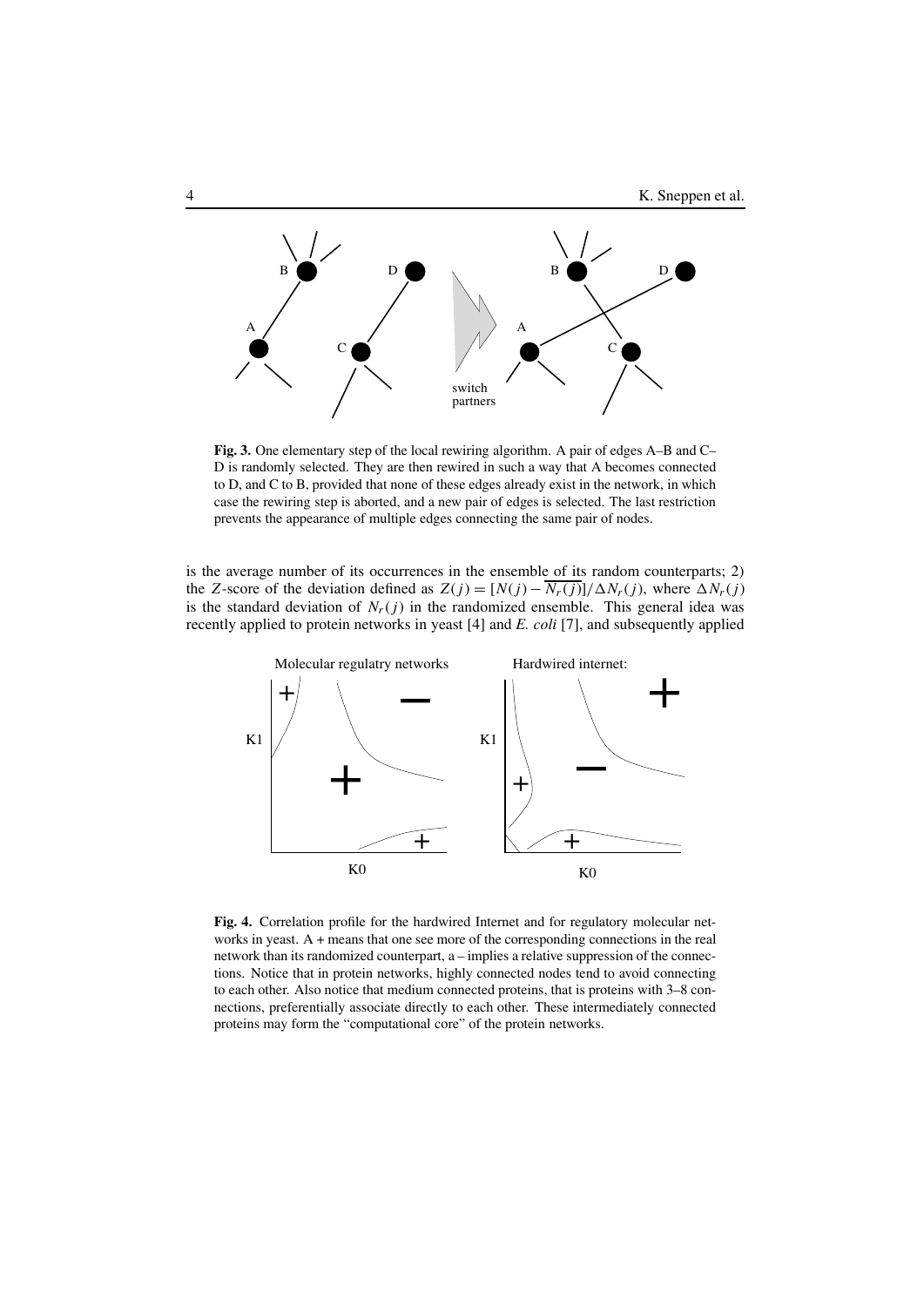to analysis of the hardwired Internet (the millennium snapshot of the Internet (data from January 2, 2000), when  $N = 6474$  Autonomous Systems were linked by  $E = 12572$  bidirectional edge), see Maslov et al. [14]. In Fig. 4 we show the qualitative difference between molecular networks analyzed in [4] and the Internet analyzed in [14]. One sees that these networks exhibit roughly opposite hierarchical features. We speculate that this reflects the limited specificity of individual proteins, in distinguishing between different exit channels. In contrast, the Internet is made of computers (autonomous systems), with huge internal specificity.

We stress that the correlation profile is by no means the only topological pattern one can investigate in a given complex network, with other examples being its spectral dimension [10], the betweenness of its edges and nodes [11, 8], feedback circuits, feed-forward loops, and other small network motifs [7]. The interplay between such higher order structures and how they are influenced by the correlation profile of the network is discussed in [14].

#### **3. Evolution of Networks**

Networks are not static. They change in time, and this evolution can in some cases be followed. For molecular networks changes in may occur by gene duplication. In fact, gene duplication followed by functional divergence of associated proteins is a major force shaping molecular networks in living organisms [16]. Thus about 1/3 of the proteins in most organism have gene duplicates within the same organism. A pair of proteins which are generated by such a gene duplication is called paralogs. Recent availability of systemwide data for yeast S. Cerevisiae [17–20] have allowed us [15] to access the effects of gene duplication on robustness and plasticity of molecular networks.



**Fig. 5.** Illustration of the concept of overlap in a molecular network. For a pair of paralogs the overlap  $\Omega$  is defined as the number of common neighbors they have in the network. In the case of transcription network the regulatory overlap  $\Omega_{reg}$  counts transcription factors regulating both paralogs, while for the physical interaction network the interaction overlap  $\Omega_{\text{int}}$  counts their common binding partners. The pair of paralogs used in this illustration has the overlap  $\Omega = 2$  out of the total of 5 distinct neighbors of the pair. That corresponds to a normalized overlap of  $2/5 = 0.40$ .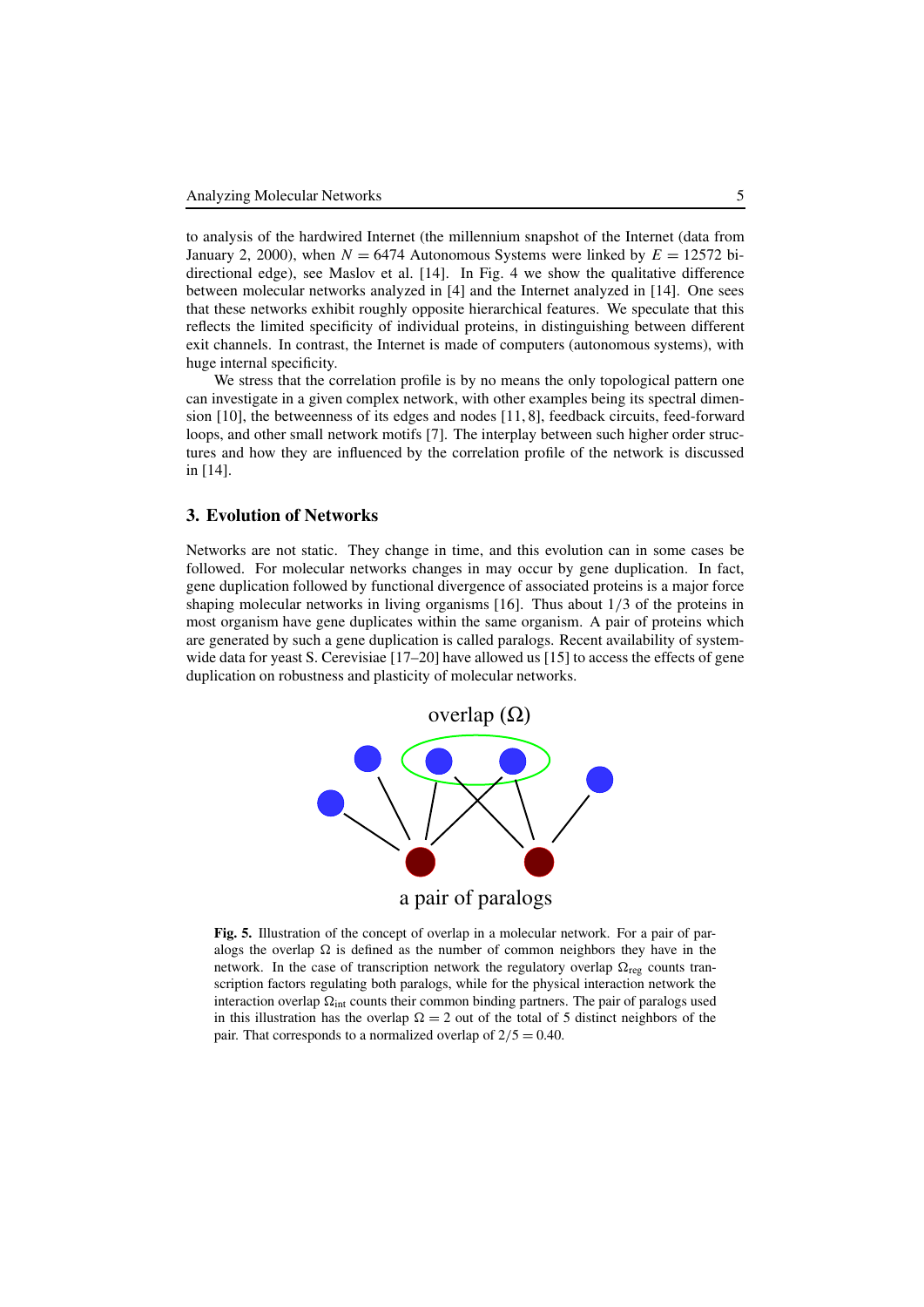To this end we have measured (see Fig. 5): 1) The similarity of positions of duplicated genes in the transcription regulatory network [17] given by the number of transcription regulators they have in common (their upstream regulatory overlap); 2) The similarity of the set of binding partners [18,19] of their protein products (their downstream overlay), and 3) their ability to substitute for each other in knock-out experiments [20]. These measures reflect, correspondingly, the upstream and downstream properties of molecular networks around the duplicated genes.

In any case a time development of the properties 1–3) is estimated by averaging over a huge number of protein pairs which all have similar divergence in sequence from each other. When the proteins are newly duplicated they are nearly identical, when they are maybe 80% identical they have duplicated for maybe 100 million years ago, and when they are even weaker related to each other the time since divergence is even longer. In any case the identification of time with relative similarity is very uncertain, and in the analysis we therefore only use similarity as a measure in itself, and thus compare divergence of functions around a protein pair, with divergence of its intrinsic sequences.

We found [15] that the upstream transcriptional regulation of duplicated genes diverges fast, losing on average 4% of their common transcription factors for every 1% divergence of their amino acid sequences. In contrast, the set of physical interaction partners of their protein products changes much slower. The relative stability of downstream functions of duplicated genes, is further corroborated by their ability to substitute for each other in gene knockout experiments. We believe that the combination of the upstream plasticity and the downstream robustness is a general feature determining the evolvability of molecular networks.

Analysis of these types of network evolution data are also found in [21–23].

### **4. Conclusions**

In summary we have proposed a general algorithm to detect characteristic topological features in a given complex network. In particular, we introduced the concept of the *correlation profile*, which allowed us to quantify differences between different complex networks even when their connectivity distributions are similar to each other. Applied to the Internet, this profile identifies hierarchical features of its structure, and helps to account for the level of clustering in this network.

Finally we briefly outlined the possibility for analyzing evolution of molecular networks, by utilizing genome as a pale-ontological record, and focusing in particular on the about 1/3 of the genes in any organism that have duplicates within the same organism. This have lead us to the general conclusion that molecular networks use downstream robustness to facilitate fast upstream evolvability of network rewiring. This allow living organisms to use old proteins in new situations, and thereby develop new traits and possibly new biological species.

#### **Acknowledgement**

Work at Brookhaven National Laboratory was carried out under Contract No. DE-AC02- 98CH10886, Division of Material Science, U.S. Department of Energy.